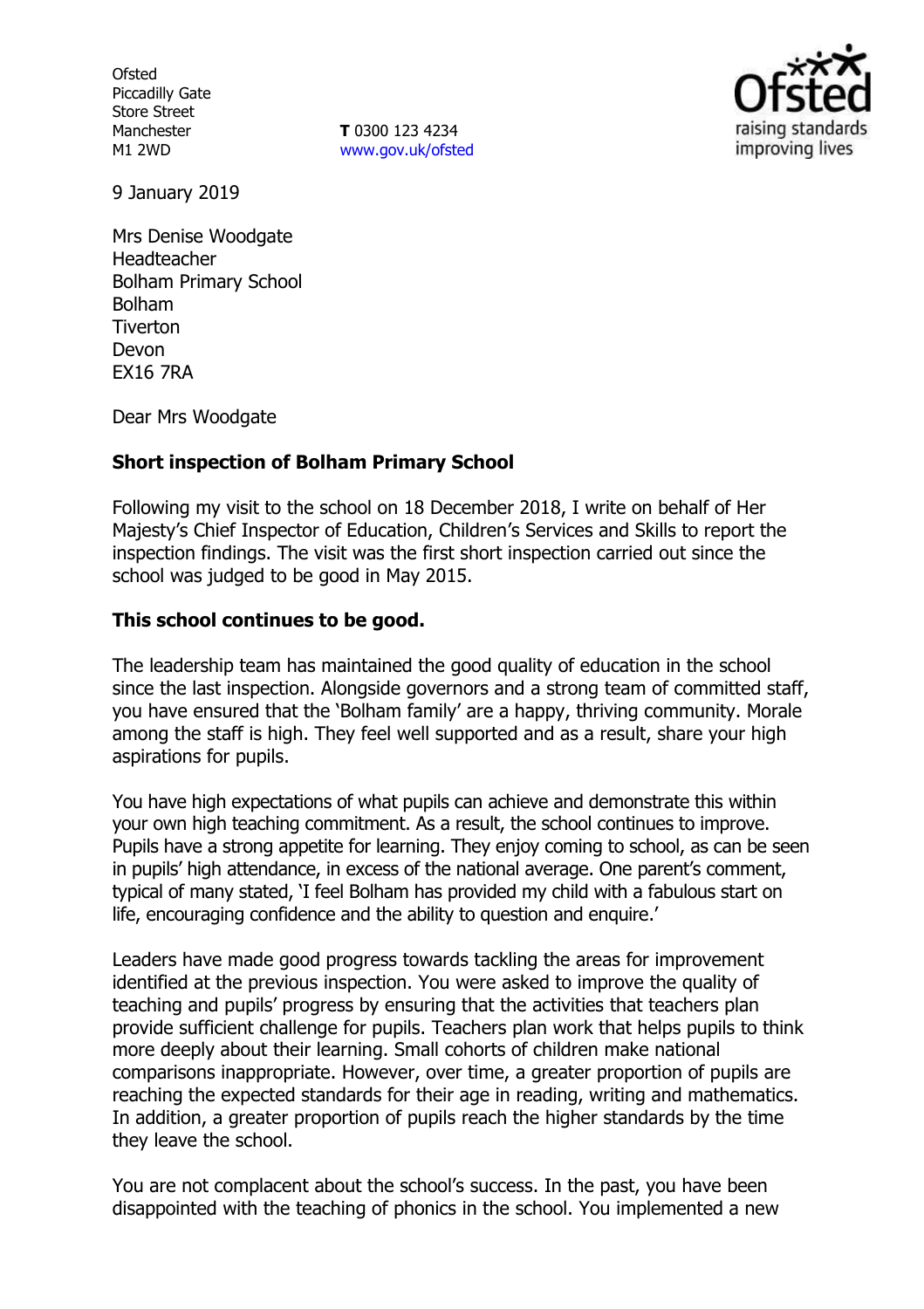

approach and in 2018 every pupil met the expected standard. You recognise that there is still more work to do to ensure that children in the early years make strong progress in writing and number.

At the previous inspection, you were also asked to ensure that pupils in Years 5 and 6 improve their writing in subjects other than English. You made this a whole-school priority and have been successful in achieving this. Teachers provide pupils with many opportunities to write for a real purpose across various subjects. Our joint scrutiny of pupils' work confirmed that the standard of writing is equally strong in science as it is in English.

The school's provision is particularly strong in science, technology, engineering and mathematics (STEM) subjects. The school regularly welcomes visitors from industry to help pupils gain an insight into possible future careers. In addition, pupils write letters to companies to gain sponsorship for their projects. Pupils have recently purchased a 3D printer from funds raised. Pupils apply their mathematical knowledge well to plan and design their fast cars. In 2017, the school was a national finalist in the 'Jaguar Challenge'.

## **Safeguarding is effective.**

You, your staff and your governing body give the safety of pupils the highest priority. For example, when carrying out a risk assessment for a school residential, you had concerns about the site and postponed the trip until you were satisfied that it was safe to take pupils. You are diligent when recruiting staff, ensuring that appropriate vetting checks are made. You make sure that staff have regular and effective training and that all staff are confident in using the school's systems to report concerns.

Leaders keep a close eye on the welfare of pupils. You and your team go to great lengths to ensure that pupils and their families get the help and support they need. Leaders' close work with families and external agencies is particularly effective.

Pupils say that they feel safe in school because they are well looked after. Pupils confidently explain the school's procedures for evacuation in the event of a fire. They understand how to keep safe online. Experiences such as the 'Exmoor Challenge' ensure that pupils learn about how to keep safe in their local environment. Parents and pupils are confident that staff will listen and respond to any worries they may have.

# **Inspection findings**

- We explored the effectiveness of support for pupils with special educational needs and/or disabilities (SEND). In the past, there have been a few children identified as receiving 'SEN support' that have not reached the standards expected for their age. Pupils experience a strong nurturing approach from staff. As a result, pupils' emotional and social development is significant.
- The school's leader for special educational needs (SENCo) has a very good knowledge of the needs of the pupils and their families. She is proactive in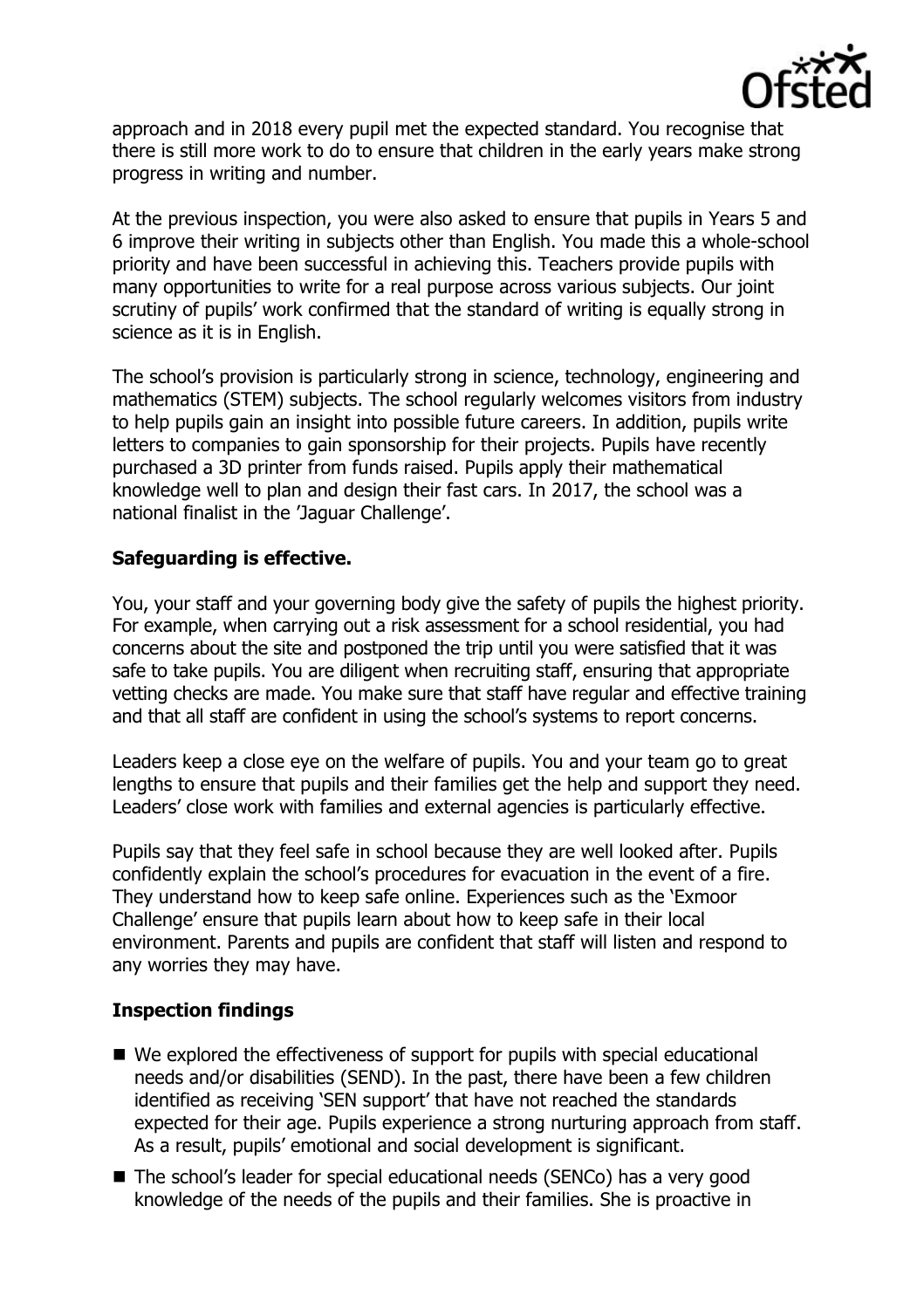

accessing support from a range of different agencies and helps teachers to follow the advice successfully. Consequently, those pupils who have the most complex needs receive the support they need to thrive both academically and emotionally.

- $\blacksquare$  However, the support for other pupils with less specific needs is more variable. Sometimes, plans lack the detail needed to support pupils in overcoming barriers to their learning. Your leadership team are in the process of developing more thorough systems for checking on the progress that pupils who receive additional interventions make so that they better match activities to pupils' needs. Pupils benefit from effective small-group work with teachers and teaching assistants. However, although the nurturing side of provision is strong, the academic progress that these pupils make is not yet consistently well targeted.
- We also focused on the quality of provision in the early years. Children enjoy school and are keen to play and take part in activities. They are eager and attentive and sustain their concentration on activities that engage them. They interact well with each other and with staff. However, few children from year to year exceed a good level of development in the early years. Given that most children join the school with skills at least typical for their age, you recognise that children could make better progress. Children get off to a strong start in their reading development. Consequently, more children go on to read fluently with a good level of understanding early on. However, children's understanding in mathematics and their ability to write well is less marked.
- Finally, we looked into the effectiveness of the governing body in holding senior leaders to account. Governors have a good understanding of the school's strengths and relative weaknesses. They gain precise information about progress towards school improvement priorities through their regular visits to school. For example, governors do everything possible to assure themselves that the split Year 1 pupils make good progress whichever class they are in. Governors use the information they gain wisely to challenge leaders and to redirect resources where necessary.

# **Next steps for the school**

Leaders and those responsible for governance should ensure that:

- $\blacksquare$  the early vears provision is strengthened so that more children receive the challenge they need to make stronger progress in mathematics and writing
- $\blacksquare$  pupils who are identified as requiring additional support make the gains needed to reach the expected standards for their age.

I am copying this letter to the chair of the governing body, the regional schools commissioner and the director of children's services for Devon. This letter will be published on the Ofsted website.

Yours sincerely

Tracy Hannon **Her Majesty's Inspector**